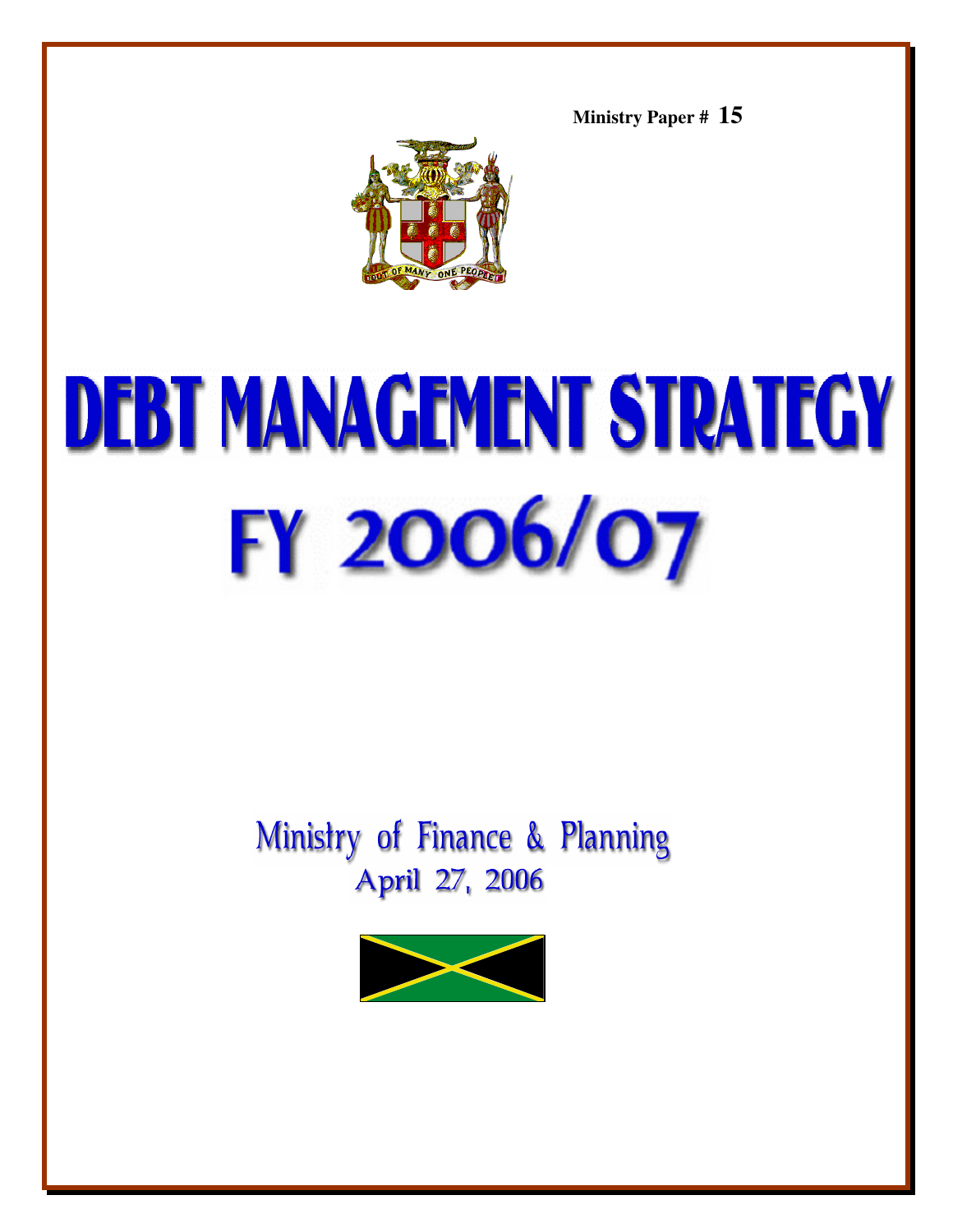# **MINISTRY PAPER NO. 15**

#### **DEBT MANAGEMENT STRATEGY FY2006/07**

#### **INTRODUCTION**

1. The annual *Debt Management Strategy* published by the Ministry of Finance and Planning, on behalf of the Government of Jamaica, has been critical to the Government's medium-term macroeconomic policy framework and fiscal strategy. The formulation and implementation of a *Debt Management Strategy* began in FY1998/99 and has been published since FY1999/2000.

2. This annual document provides information on the Government's objectives, policies, plans and strategies for managing the public debt in the ensuing fiscal year and over the medium term. It also reports on the achievements and challenges in implementation during the previous year. The *Debt Management Strategy* is complemented by details on Jamaica's public debt and debt developments contained in the annual *Memorandum on the Budget*, also published by the Ministry of Finance and Planning.

3. The policies and strategies implemented over the years have been designed to return the public debt to sustainable levels and to implement prudent debt practices. The primary objective of the Strategy has evolved from an initial focus on reducing the debt servicing costs to include risk management, consistent with international best practice.

4. The revised debt management objective is:

*To raise adequate levels of financing on behalf of the Government of Jamaica at minimum costs; develop and implement strategies to ensure the long term sustainability of the public debt and to reduce the Government's exposure to risk.*

5. In pursuit of this objective and in keeping with the medium-term strategy, the Government has sought to:

- Maintain a prudent debt structure by:
	- Maintaining an appropriate mix of fixed-rate and floating-rate debt to further diversify and minimize interest-rate risk;
	- Extending and smoothing the maturity profile of the debt to better manage refinancing risk; and
	- Minimizing foreign currency risk.
- Further diversify the debt portfolio;
- Use market mechanisms for domestic debt issuances;
- Increase the transparency and predictability of primary market debt issuance; and
- **Promote and build a liquid and efficient market for government securities.**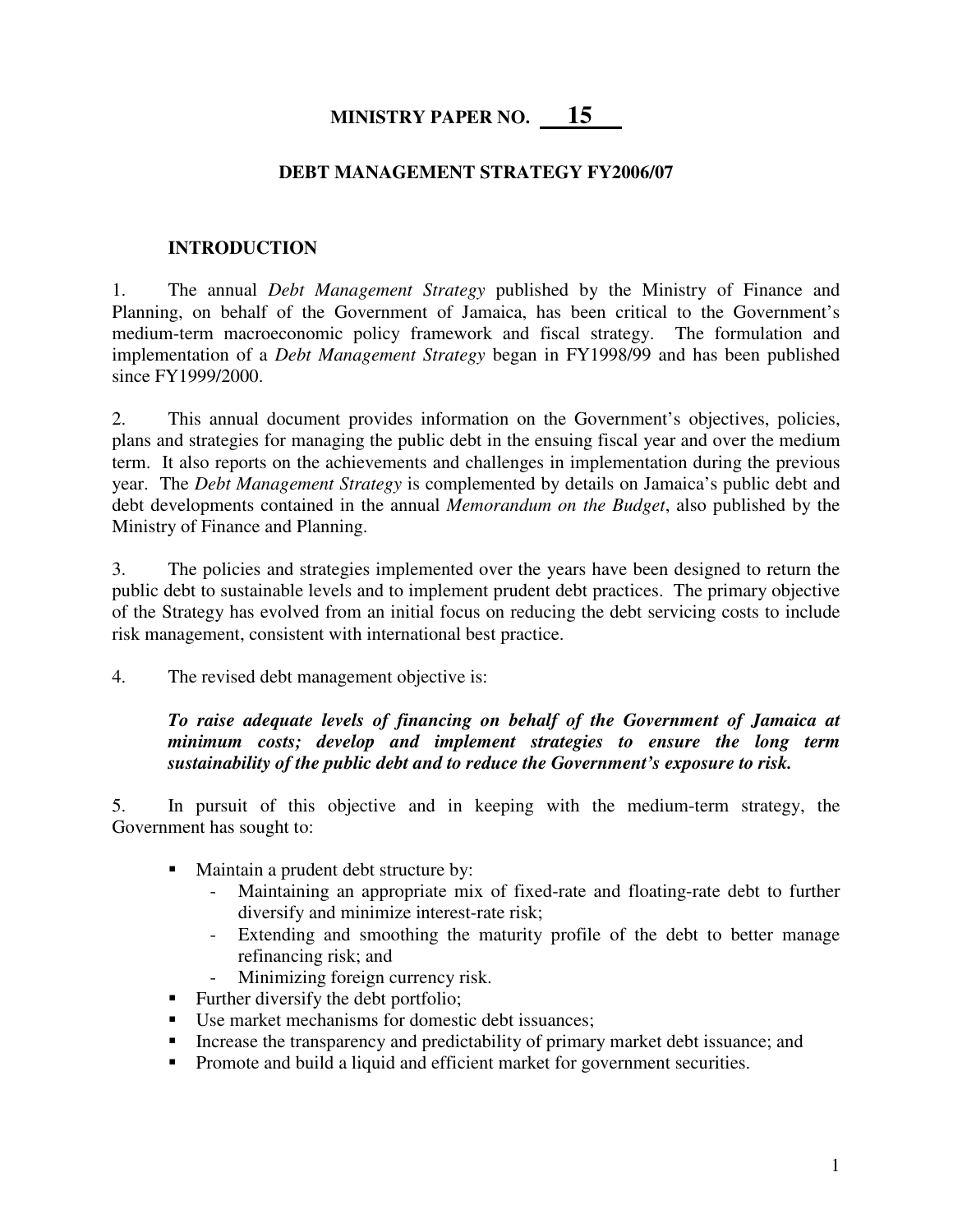6. Given the dynamic nature of the macro-economic environment, the Strategy is kept under constant review. The annual update of the *Debt Management Strategy* takes into account the composition of the debt portfolio, the fiscal operations, developments in the macro-economy and in the domestic and international capital markets.

7. Significant progress has been made over the eight (8) years since the implementation of the Strategy. The debt portfolio has been progressively realigned by:

- i. extending the maturity profile;
- ii. effectively managing interest rate risk, thereby reducing the vulnerability to unexpected interest rate shocks;
- iii. diversifying the investor base (both domestic and external), instrument type and market sources;
- iv. promoting and facilitating the development of the domestic capital market; and
- v. increasing transparency and predictability in debt management practices and operations.

8. The formulation and implementation of the Strategy have also had a positive impact on Jamaica's image and strengthened its credibility in debt management. This has contributed to increased investors' confidence as well as that of the rating agencies and international financial community in general. All of these factors have had a positive influence on the pricing of the country's debt securities.

#### **Market Developments FY2005/06**

- 9. Debt management in FY2005/06 was challenged mainly by:
	- i. the requirements for additional financing to meet the revenue shortfall arising mainly from the impact of an unusually active hurricane season; and
	- ii the reluctance among investors to invest in long-term securities in light of the higher than projected inflation which contributed to expectations for higher interest rates. The demand was therefore for high fixed-rate securities and/or some investors opted for variable-rate instruments.

10. Domestic interest rates, while on a general downward trend, like the foreign exchange market, was relatively stable during the year.

11. In addition to the monthly issuance of the benchmark 6-month Treasury Bill, since August 2005, the Government has been issuing 3-Month Treasury Bills on a monthly basis to appropriately re-price all new securities with quarterly coupons.

12. In the international capital markets, investors again demonstrated their confidence in Jamaica, resulting in the Government's successful placement of a 20-Year 9.25% bond in October 2005 and a 30-Year 8.50% bond in February 2006.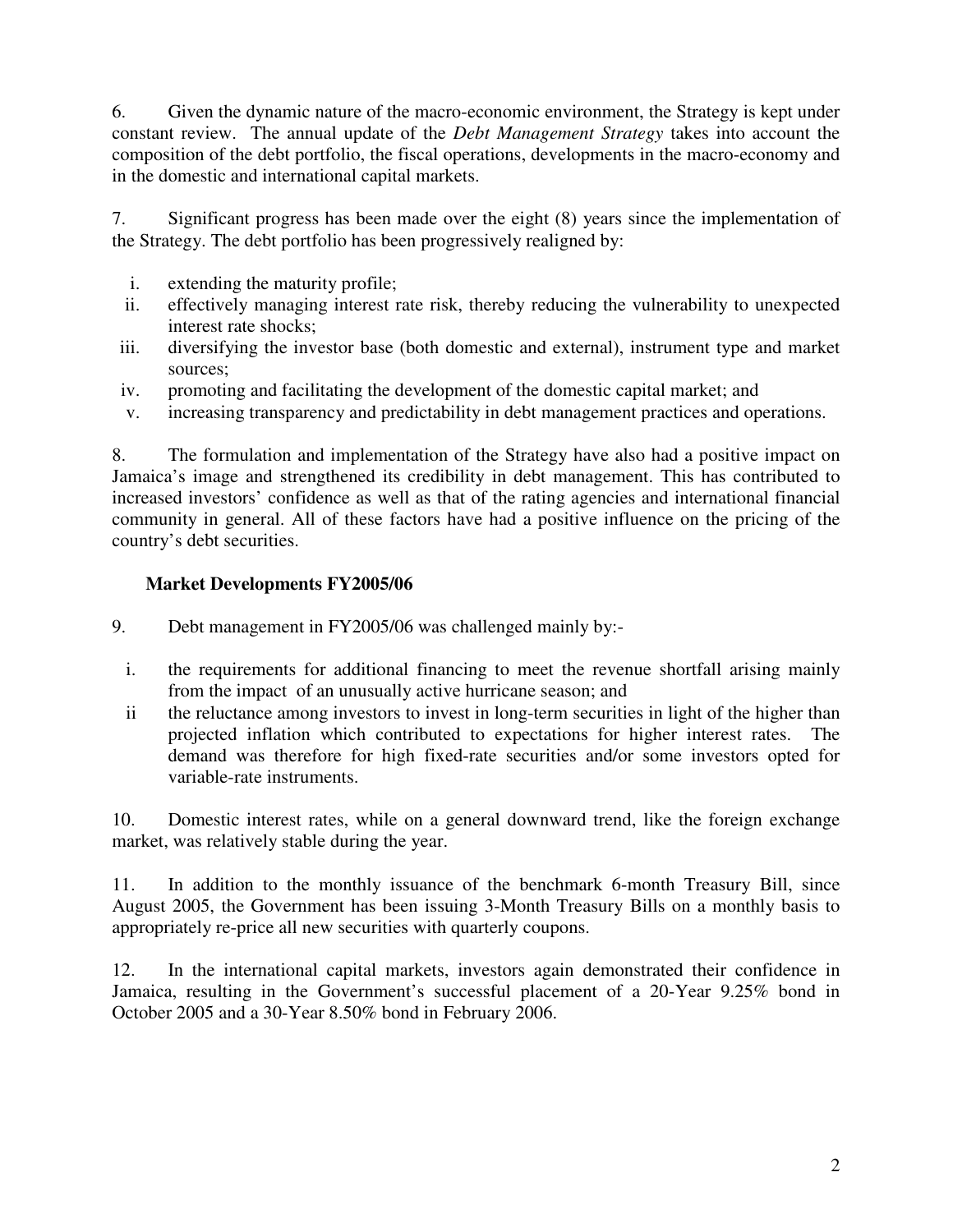13. Jamaica's sovereign credit ratings were re-affirmed by Moody's Investors Service and Standard & Poor's. In May 2005, Moody's maintained Jamaica's "B1" long-term foreign currency credit rating and the "Stable" outlook. In January 2006, Standard & Poor's re-affirmed its "B" long-and short-term rating and "Stable" outlook on Jamaica. The ratings were supported *inter alia*, by Government's ongoing commitment to fiscal discipline and debt reduction, even in the face of exogenous shocks.

14. In May 2005, Jamaica made its final debt payment to the International Monetary Fund (IMF), thereby ending almost three decades of borrowing relationship with that institution.

#### **Review of FY2005/06**

15. At the end of March 2006, total public debt stood at \$847.3 billion. This represented an increase of 11.5% over the stock of \$759.7 billion recorded at the end of March 2005. The Debtto-GDP ratio stood at 131.5% at the end of FY2005/06, an improvement over the 138.2% recorded at the end of FY2004/05 and the 140.0% at the end of FY2003/04.

16. The stock of public and publicly guaranteed external debt stood at \$364.6 billion (US\$5,567.4 million) at the end of March 2006. This represented an increase of 17.5% compared with the stock of \$310.4 billion at the end of March 2005. In US\$ terms, the external debt rose by 10.4% from US\$5,044.4 million at the end of March 2005. This was due to increases in both Central Government and Government-guaranteed debt. As a percentage of GDP, the external debt remained relatively flat at 56.6% at the end of FY2005/06 compared with 56.5% at the end of FY2004/05.

17. Central Government external debt increased from \$278.0 billion (US\$4,517.5 million) at the end of March 2005, to \$316.1 billion (US\$4,826.3 million) at the end of March 2006, as new borrowings exceeded amortization. During the year, there were disbursements on new and existing project loans. In addition, in February 2006, the Government took advantage of strong market conditions and low long-term interest rates to pre-fund its FY2006/07 external borrowing programme, tapping the markets for US\$250 million. The increase in Government-guaranteed external debt mainly reflected borrowings in support of the financial restructuring by the national airline, Air Jamaica Ltd., and for infrastructural development by public sector entities such as the National Water Commission.

18. Central Government domestic debt stood at \$482.7 billion at the end of March 2006. This represented an increase of 7.4%, compared with the stock of \$449.2 billion recorded at the end of March 2005. The main factors accounting for the increase were the issuance of securities to the Bank of Jamaica (BOJ) representing capitalization of accrued interest on BOJ losses and BOJ/FINSAC Local Registered Stocks (LRS), the additional requirements for the fiscal operations and the assumption of debts on behalf of certain public sector entities.

19. The rate of growth of the domestic debt has recorded a significant decline over the last five (5) years, moving from 39.6% in FY2001/02, 14.0% in FY2003/04, 7.6% in FY2004/05 to 7.4% in FY2005/06. The Domestic Debt-to-GDP ratio declined from 81.7% at the end of FY2004/05 to 74.9% at the end of FY2005/06.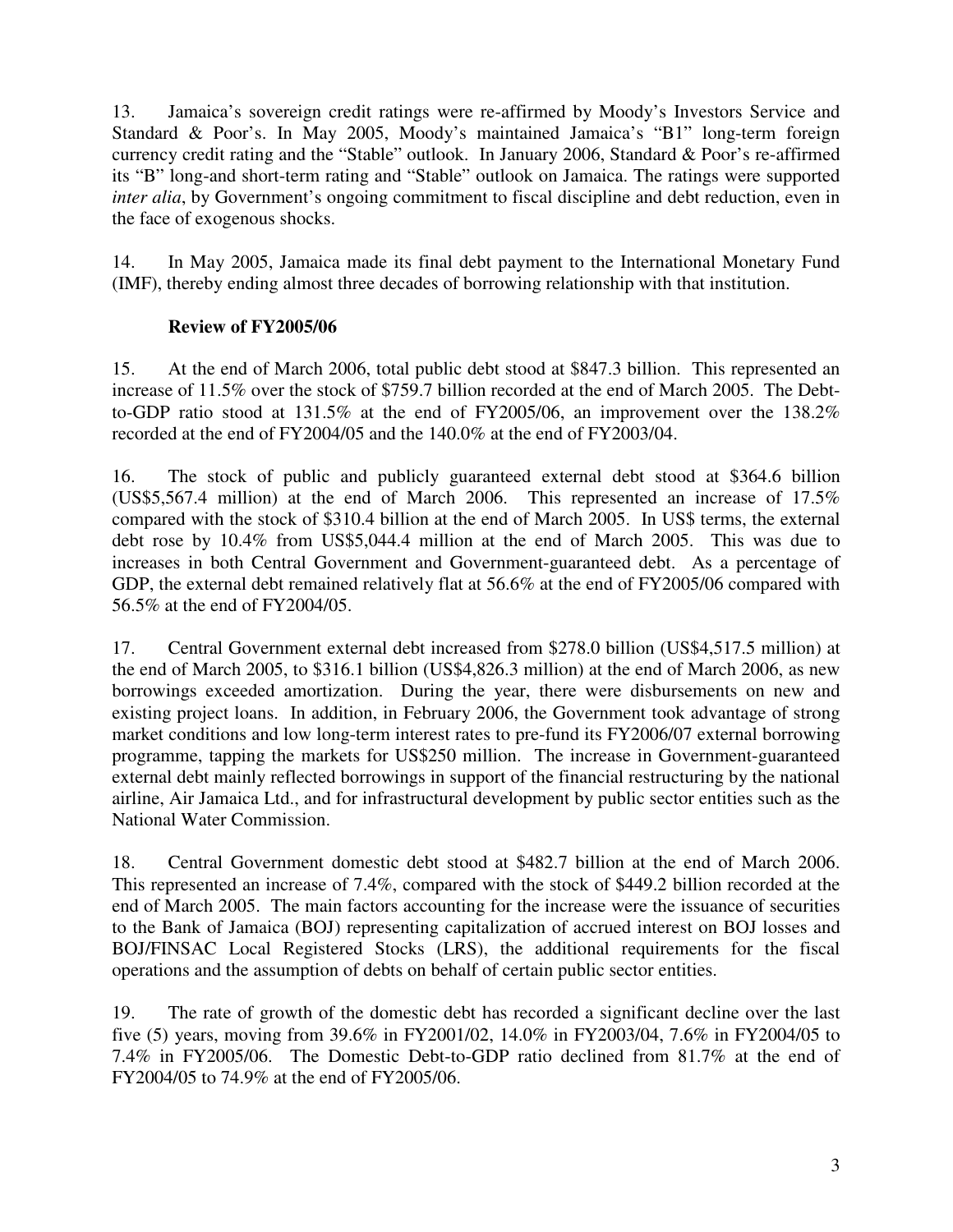- 20. During FY2005/06, the *Debt Management Strategy* sought to:
	- Maintain a prudent debt structure by:
		- Maintaining an appropriate mix of fixed-rate and floating-rate debt to further diversify and minimize interest-rate risk; and
		- Extending and smoothing the maturity profile of the debt to better manage refinancing risk.
	- Continue to increase the transparency and predictability of debt issuance.

21. The Government made some progress in executing its *Debt Management Strategy* in FY2005/06.

#### *Maintain a Prudent Debt Structure*

*Maintaining an appropriate mix of fixed-rate and floating-rate debt to further diversify and minimize interest-rate risk*.

22. Of the new domestic debt issued in FY2005/06, 35.9% was contracted on a fixed-rate basis and 64.1% on a variable-rate basis. This compared with a 73.6% fixed-rate and 26.4% variable-rate mix of the new debt issued in FY2004/05. The increased issuance of variable-rate securities reflected the Government's response to market conditions in the context of higher than projected inflation and expectations for increases in interest rates. The demand was for variablerate and/or high fixed-rate securities. In this context, prudent debt management dictated increased issuance of variable-rate securities.

23. At the end of FY2005/06, the fixed-rate component of the domestic debt portfolio stood at 47.0%, down from the 58.6% recorded at the end of FY2004/05. For the external debt portfolio, the share of fixed-rate debt continued to increase, reaching 77.4% at the end of FY2005/06, compared with 76.2% in FY2004/05.

#### *Extending and smoothing the maturity profile of the debt to better manage refinancing risk*

24. The Government was successful in extending the maturity profile of the domestic debt in FY2005/06, despite the challenges of the market. However, the market environment was not conducive to implementing plans to "smooth" the domestic amortization profile through the exchange of securities nearing maturity for new instruments with longer maturities, as domestic investors displayed a preference for short- and medium-term securities over longer-term securities.

25. Of total new domestic debt issued in FY2005/06, 43.4% had maturities of up to 5 years, a reduction from the 71.5% recorded at the end of FY2004/05. Of this category, 16.3% had maturities of between 1 and 3 years and 27.1% between 3 and 5 years. Issues with maturities in excess of 5 years accounted for 56.6%, compared with 28.5% at the end of FY2004/05. Issues with maturities between 5 and 10 years grew significantly from 21.2% in FY2004/05 to 35.7% at the end of FY2005/06. Despite the challenges, of the new domestic debt issued during the year, 3.5% had maturities in excess of 20 years, of which 1.1% had maturities of 30 years.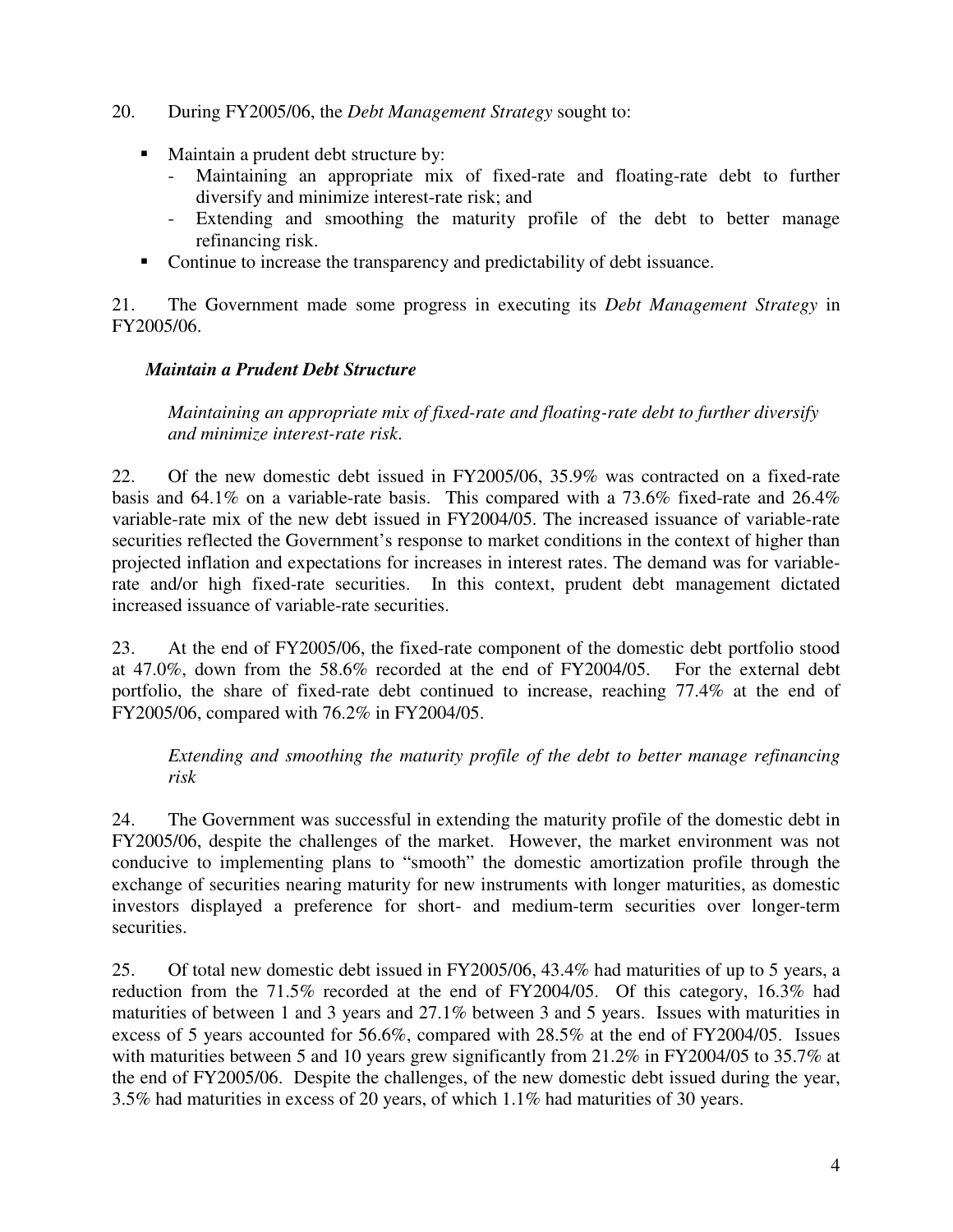26. Of the total domestic debt outstanding at the end of FY2005/06, 71.9% had maturities of up to 5 years compared to 74.4% at the end of FY2004/05 and 73.1% at the end of FY2003/04. Issues with maturities between 5 and 10 years increased to 15.9% from 15.3% in FY2004/05. Maturities of 10 years and over accounted for 12.2% of outstanding domestic debt stock at the end of FY2005/06, up from the 10.3% recorded at the end of FY2004/05.

27. The Government took advantage of strong market conditions and low long-term interest rates in the international capital markets and accessed the long end of the US\$ yield-curve. This was accomplished by the issuance of a 20-year and a 30-year global bond during the fiscal year.

# *Minimizing Foreign Currency Risk*

28. The Government continued to make significant progress in reducing the foreign currency exposure of the domestic debt portfolio towards the internationally acceptable standard of 10%. At the end of FY2005/06, the overall foreign currency component of the domestic debt declined to 15.9% from 18.9% at the end of FY2004/05 and a high of 23.2% at the end of FY2003/04. US\$-Indexed bonds totaled \$25.6 billion (US\$389.9 million equivalent) or 5.3% of the domestic debt portfolio at the end of FY2005/06, compared with \$37.2 billion (US\$599.9 million equivalent) or 8.3% at the end of FY2004/05. The stock of US\$-denominated bonds stood at \$51.2 billion (US\$782.4 million) or 10.6% of the domestic debt portfolio at the end of FY2005/06. This compared with \$47.5 billion (US\$772.4 million) or 10.6% of the domestic debt stock at the end of FY2004/05.

# *Increased Transparency and Predictability*

29. The Government remains firm in its commitment to transparency and predictability in the execution of its policies. During the year, the Government continued to disclose comprehensive, timely and reliable information on the performance and management of the public debt, thereby ensuring greater clarity and accountability to the general public.

30. Comprehensive domestic and external debt data are published on the Ministry of Finance and Planning's website on a monthly basis. Information on the Government's debt operations is publicly disclosed by means of monthly schedules of upcoming issues. Information on Government's debt, its strategy, operations and relevant investor information are available on the Ministry's website *(www.mof.gov.jm/dmu).*

# *Market Consultation*

31. During FY2005/06, the Government continued its market-oriented approach to debt management by actively engaging the local and international financial communities in dialogue through various media, such as press conferences, meetings, investor fora and presentations, as well as quarterly conference calls. Formal consultations and discussions between the public and private sectors continued in an effort to explore options for reducing the debt and debt servicing costs.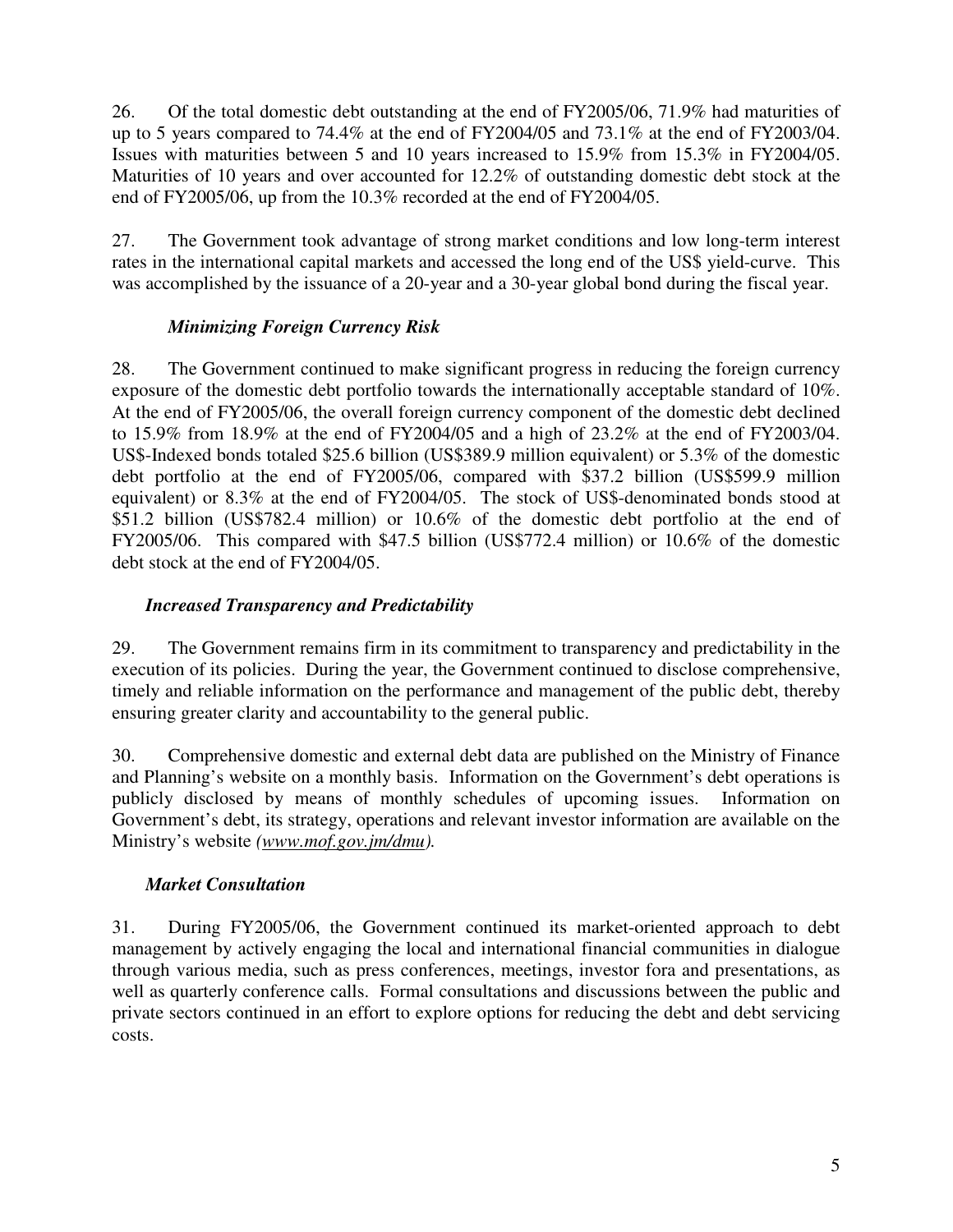#### *Legal and Regulatory Framework*

32. Since sufficient room existed under the loan ceiling to satisfy the Government's borrowing programme in FY2005/06, there was no need to amend the Act to increase the loan ceiling. The Loan Act 1964, and its subsequent amendments, is the Government's primary borrowing authority.

33. There are ongoing activities aimed at modernizing the legislation and regulations in relation to the management of the public debt. Steps are being taken to obtain the necessary approval to amend the legislation to facilitate the electronic registration of Government securities.

#### *Development of the Domestic Capital Market*

34. In FY2005/06, the Government continued to perform a catalytic role in the development of the domestic capital market. At the policy and technical levels, collaboration continued with the Jamaica Central Securities Depository, a subsidiary of the Jamaica Stock Exchange, for the immobilization of fixed income securities. Immobilization of securities will involve, *inter alia*, the development of a central securities depository, the electronic registration of debt securities and thereby reducing the issuance of paper certificates.

#### **DEBT STRATEGY FY2006/07**

35. Debt management in FY2006/07 will continue to be guided by the fundamental strategic objective of the Government's medium-term *Debt Management Strategy* of lowering the costs of borrowing, subject to the containment of risks within acceptable levels. Risk management will continue to be a critical tool in Government's *Debt Management Strategy* in FY2006/07 and beyond.

36. Within the context of the medium-term strategy aimed at achieving a sustainable level of indebtedness, in FY2006/07 the *Debt Management Strategy* will continue to seek to:

- Maintain an appropriate mix of fixed-rate and floating-rate debt to further minimize interest-rate risk;
- Extend and smooth the maturity profile of the debt to better manage refinancing risk;
- **Minimize foreign currency exposure of the domestic debt portfolio;**
- Increase the use of the auction mechanism for issuance of domestic securities; and
- Increase the transparency and predictability of debt issuance and operations.

#### *Maintain an Appropriate Mix of Fixed-rate and Floating-rate Debt to Further Minimize Interest-rate Risk*

37. During FY2006/07, increased emphasis will be placed on reducing the sensitivity of the domestic debt portfolio to unexpected interest rate shocks, especially given the increased level of variable-rate domestic debt. The Government will seek to increase the fixed-rate share of the domestic debt.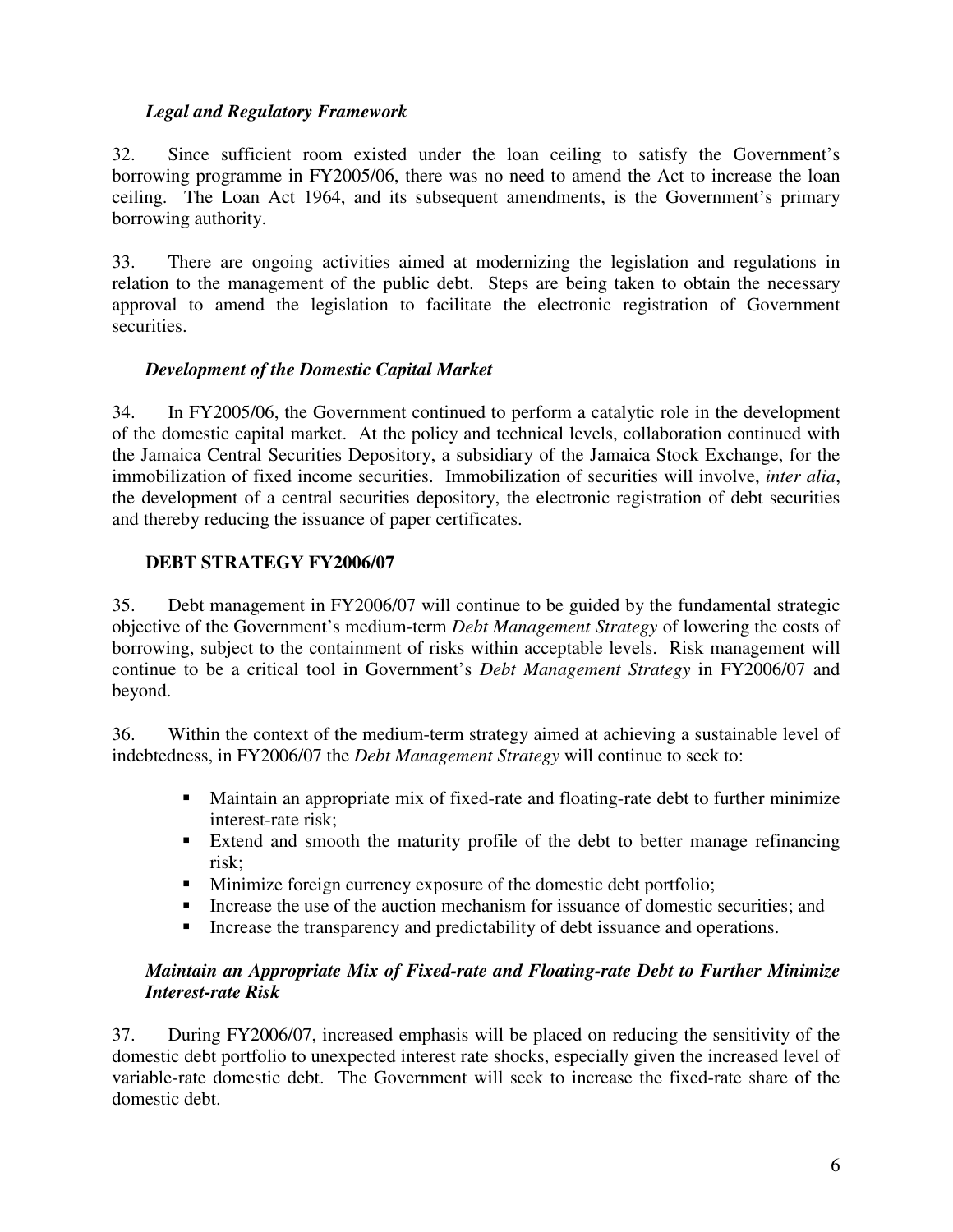#### *Extend and Smooth the Maturity Profile to Better Manage Refinancing Risks*

38. Significant progress has been made over the years in re-balancing the maturity structure of the public debt, particularly the domestic debt. Market conditions prevailing, the Strategy in FY2006/07 will seek to increase the number of offers of Government securities with maturities in excess of 10 years. This is consistent with the objective of reducing refinancing risk over the medium-term. In addition, the availability of these securities will provide investment options and opportunities for long-term investors such as individuals and institutions in the growing insurance and pension industries and other investment vehicles such as mutual funds and annuities.

#### *Minimize Foreign Currency Exposure of the Domestic Debt Portfolio*

39. The Government will continue to build on the progress made and take the necessary steps to further reduce the foreign currency exposure of the domestic debt portfolio. Except under extraordinary circumstances, the Government will continue to limit the use of U\$-Denominated and U\$-Indexed instruments in the domestic market in order to further reduce the foreign currency exposure of the domestic debt portfolio towards internationally acceptable levels over the medium-term.

#### *Increase the Use of the Auction System*

40. In October 1999, the Government introduced the use of the auction mechanism to issue Local Registered Stocks. The main objectives were to ensure that the Government's borrowing requirements are met as cost-effectively as possible and to contain interest cost through the promotion of intense competitiveness through the bidding process. These objectives were realized through regular use of the auction mechanism. There was a notable tightening of spreads that resulted in the average yields declining with positive implications for the Government's borrowing costs.

41. During FY2006/07, subject to market conditions, the Government will conduct auctions on a monthly basis, with issues across a wide range of maturities. The size of auctions will be gradually increased and where possible, issues will be re-opened to create benchmarks.

# *Increase Transparency and Predictability*

42. Over the years, the Government has been cognizant of the views of the market players that transparency and predictability in debt issuance are important as they allow for better investment planning and portfolio management. Experience has shown that transparency and predictability have helped to lower the Government's borrowing costs and strengthen credibility. Therefore, increased transparency and predictability have been and will continue to be the guiding principle for the Government's issuance strategy.

43. The Government's approach to risk, relative costs, market conditions and opportunities, the size of maturing securities, the maturity profile of the existing stock of debt will determine funding sources and instrument types. These are all consistent with Government's efforts to maintain a prudent debt structure.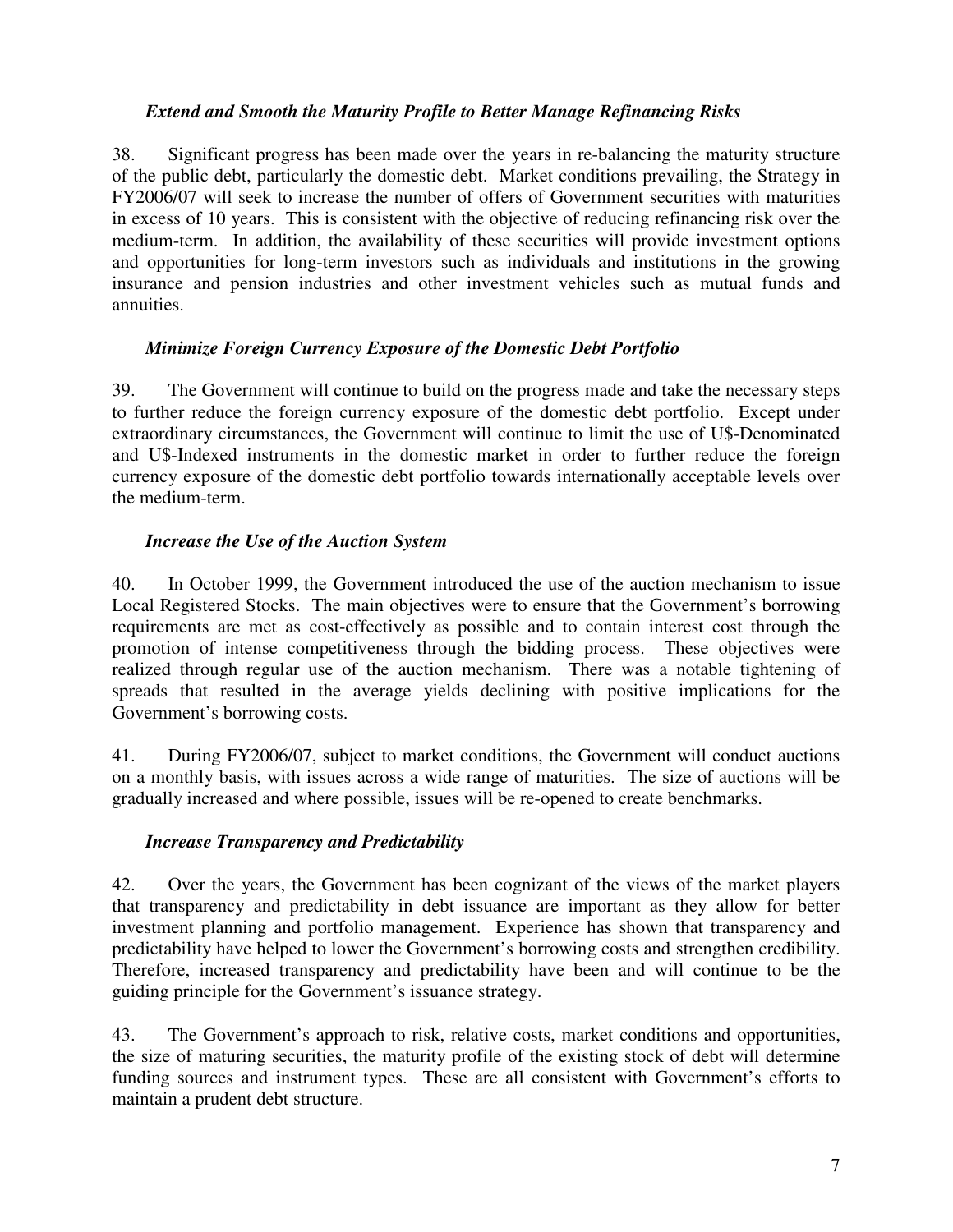44. The Government will offer new securities in the domestic market on a regular preannounced basis. While the Government remains committed to the use of market mechanisms for the issuance of securities, it will ensure flexibility in terms of the options to meet the budgetary requirements.

45. Transparency in the Government's debt operations and borrowing programme will continue to be enhanced by:

- Monthly publications of comprehensive external and domestic debt data;
- Advanced notices of upcoming debt issues;
- Quarterly announcements of Government's borrowing requirements;
- Monthly schedules of market issues;
- Timely publication of the results of market issues; and
- Quarterly reports on debt-related developments.

46. These, along with the Government's *Debt Management Strategy* and relevant investor information, will continue to be made available in the print media and/or electronically at the Ministry's website.

47. The Ministry of Finance and Planning will make available to the market, gross financing requirements for the ensuing quarter by the beginning of each quarter. Monthly schedules of market issues will be announced by the end of the preceding month. The schedule will initially indicate the timing, type of instruments to be placed in the market and, in the case of auctions, the number of tranches and the tenures. Details of the terms and conditions of the instruments will be provided to the market at least four (4) business days prior to the subscription dates.

48. The Government will continue to hold regular meetings with the domestic and international market makers, host quarterly investors' conference calls and conduct investors presentations and road shows in North America and Europe.

49. This consultative approach to the markets has proven to be mutually beneficial, fostering greater understanding by the domestic and external market players of Government's debt operations and debt management objectives. It has also contributed to the achievement of the Government's objective of reducing borrowing costs, diversifying the investor base and facilitating the development of the domestic capital market.

# *Domestic Capital Market Development*

50. The Government will continue to facilitate the development of a modern and efficient domestic capital market infrastructure. Work aimed at the immobilization of debt securities will be ongoing. The immobilization of Government securities will reduce the turnaround time for the issuance and delivery of certificates and will result in savings for the Government. In addition, it will allow for the further development of the domestic capital market by increasing efficiency and reducing the risks associated with the holding, trading and settlement of paper securities.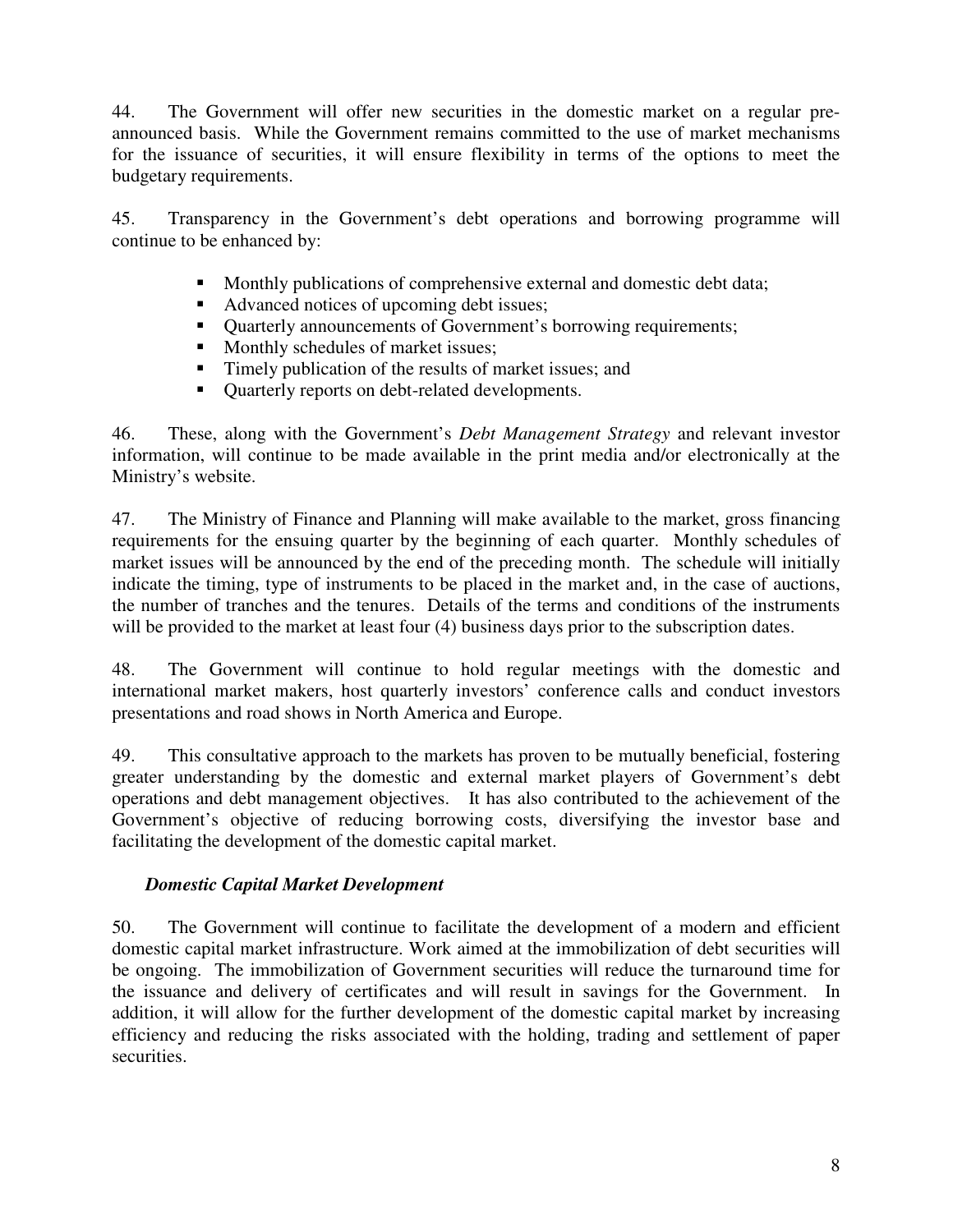#### *Legal and Regulatory Framework*

51. Consistent with the Government's commitment to annually review the amount of loans raised under the Loan Act vis-à-vis the loan ceiling, steps will be taken to increase the loan ceiling consistent with the Government's medium-term borrowing programme. Activities relating to the updating of legislations governing debt management will continue.

#### *Government Borrowing Requirements FY2006/07*

52. Gross issuance in FY2006/07 is programmed to be moderately lower than in FY2005/06. The total budgetary financing requirement is projected at \$119.7 billion, of which \$7.8 billion represents disbursements on project loans. Having pre-funded the FY2006/07 external borrowing programme in the international capital markets, it is projected that the greater portion of the funding will be raised in the domestic market through various instruments across the yield curve. The combination of the strategic approach to meeting the financing requirements and the adequacy of liquidity in the market will support this borrowing without creating pressures in the market.

53. In addition to the budgetary financing requirements, non-budgetary debt issuance for the fiscal year is projected at \$9.7 billion to cover BOJ losses, capitalization of accrued interest on BOJ/FINSAC LRS and the assumption of debt on behalf of certain public sector entities.

54. Based on the improving macroeconomic environment and the prudent and effective borrowing programme, the Debt-to-GDP is projected to further decline in FY2006/07.

> **Omar Davies, MP Minister of Finance and Planning April 27, 2006**